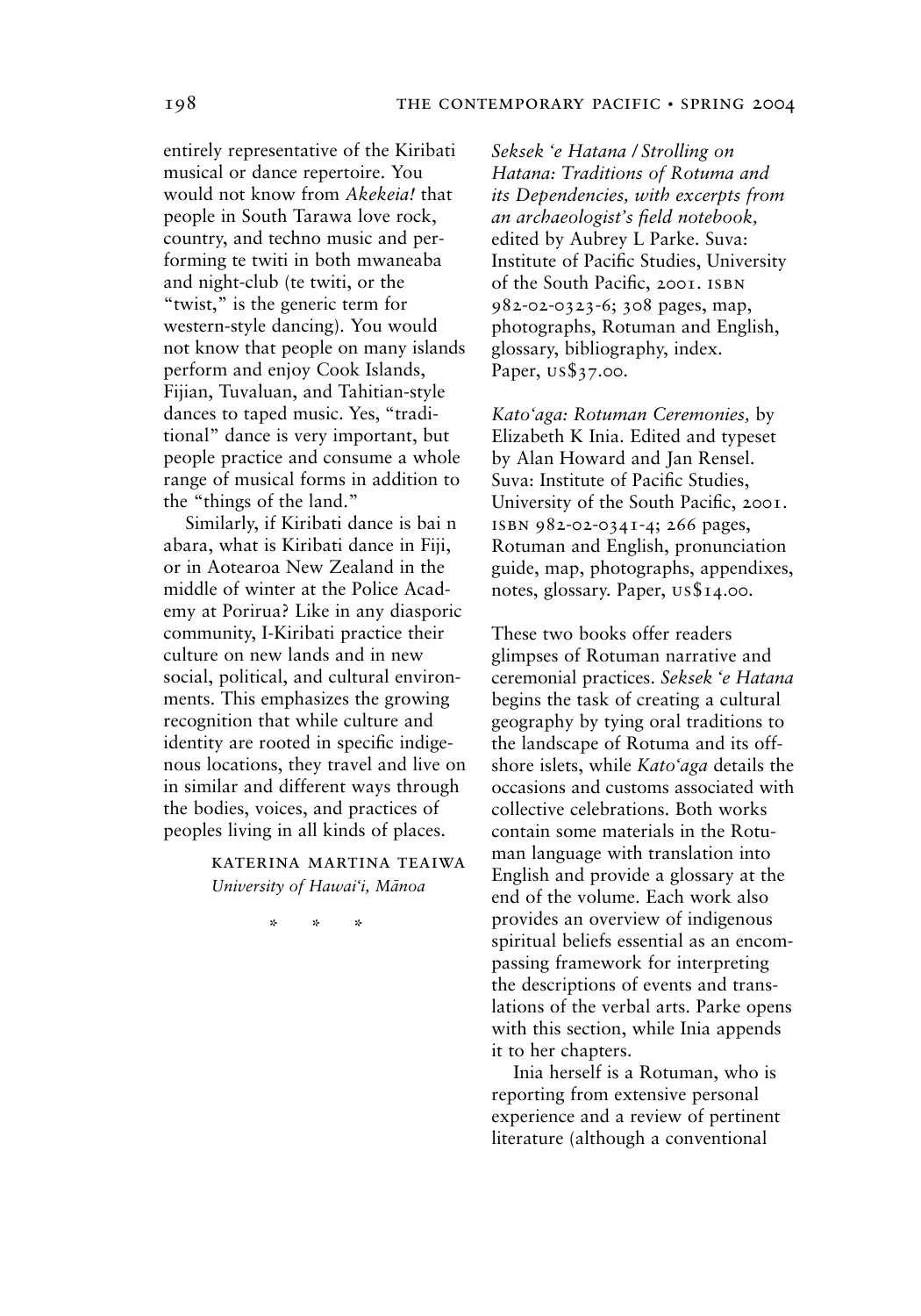bibliography does not appear in her volume). Parke is currently an archaeologist affiliated with Australian National University, who was posted to Rotuma as district officer in 1964. He gathered the material for *Seksek 'e Hatana* at that time, working closely with local residents who are acknowledged at the outset of the work as its authors. Elizabeth Inia is included in this list and mentioned specifically for assisting in acquiring materials for Parke's collection. Both Parke and Inia in their respective contributions are aiming primarily to provide resources for Rotumans who may wish to consult this material in contemporary times, although interested scholars and lay readers will find information of value as well.

Inia divides her book into two main parts. The first focuses on components of ceremony describing material culture, local technologies, excerpts of botanical knowledge, sociopolitical structures, gendered responsibilities, and means of officially reckoning contributions of food and mats produced for collective events. Some of these components are illustrated photographically. She then launches into descriptions of various classes of ceremony, including those marking the life cycle occasions such as death and birth with which she opens Part Two. An accounting of traditional marriage rituals and modern marriage customs concludes the second part of the book. In between, Inia addresses recovery from illness or the end of punishment for transgression. These occasions are marked publicly to prevent recurrence. Ceremonies to heal, farewells and welcoming, installation of chiefs, collective means of paying homage, and special festivities for marking

highly significant events, most recently associated with Christianity, are all included.

Each descriptive segment in Inia's work attends to the order of events, the proper etiquette for organizing and implementing collective practices, relevant information and means for communicating this, and the symbolic significances of some specific practices. Where appropriate, the place of kava ceremonies within the larger set of activities is addressed. Ritual pronouncements, chants, and musical lyrics are given in Rotuman and translated into English. The functional significance of these verbal arts is usually noted, but without further interpretation their symbolic import beyond the fact of their performance at particular moments remains unclear. Photographs usefully illustrate features of funerals, chiefly installations, paying homage, the special festival called koua puha, and weddings.

Two appendixes and a glossary close Inia's work. These are valuable components of the whole. The first appendix addresses indigenous spirituality, explaining relevant vocabulary, classes of spirits, conceptual frameworks, and the cosmological imprint on land- and seascapes. A helpful map locates the many named underworlds. The introduction of Christianity, connections between new and old religions, and the implications of change are briefly addressed. Appendix 2 offers a series of ceremonial poetic texts, many of them composed by Inia herself. These are worthy in and of themselves, but as with the texts included in the main body of the book, they stand uninterpreted. Their value will be enhanced by future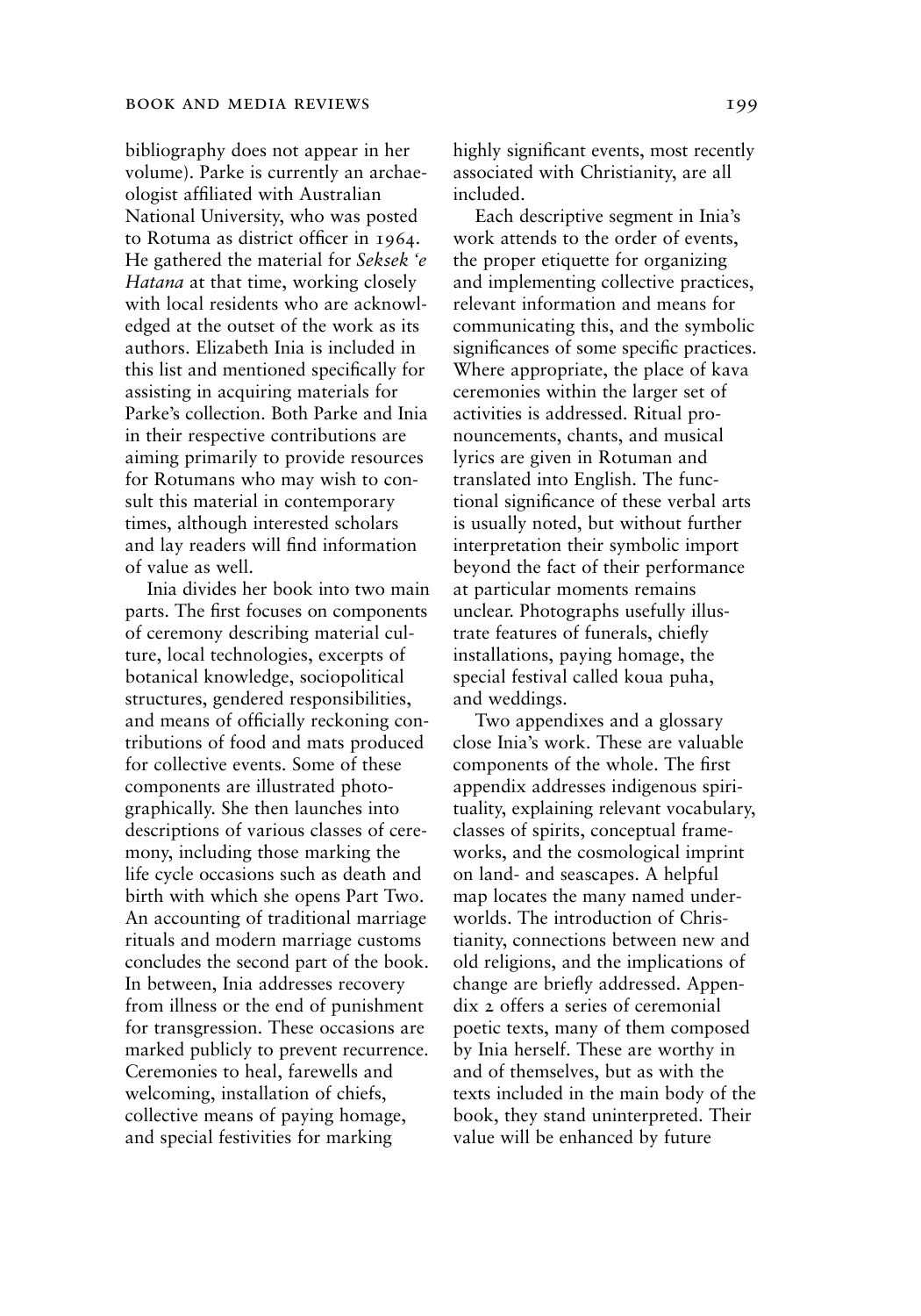attention to the figurative tropes, aesthetics of style and genre, and performance. As a whole, Inia's work, as she intends, offers opportunity for Rotumans to reflect on their practices, to debate traditions, and to consider alternative accounts and interpretations. She imagines her community rooted in common heritage yet facing the challenges of modernity. *Kato'aga* is constituted as a resource for Rotumans to use as they continue to articulate their past(s) with present moments.

Following an overview of the spirit world, Parke organizes his material in eighteen chapters. These focus on origin myths, death, the spirit world, classes of supernatural beings, and their relations with humans. He has a section on warfare with chapters following on supernatural warrior beings. Mythical stories of interactions among various creatures and of interactions and interbreeding among humans and animals are the focus of three chapters. Supernatural features of houses and caves are the topic of chapter  $14$ . Chapters  $15$  and  $16$  briefly detail isolated features of weddings, kava ceremonies, chiefly hierarchy, subsistence strategies, and technology. Short discussions of other customs, including music and dance, proper decorum, and signs or omens are included. Chapter 17 lists notable landmarks for which little information is available. The final chapter briefly compares the spirit worlds of Fijians and Rotumans. Parke mentions a declining interest in the spirit world on the part of Rotumans and raises the possibility of Fijian influence on Rotumans' changing systems of belief.

Most sections of Parke's book

present a brief orienting discussion followed by a series of narratives, sometimes given in Rotuman with an English translation; at other times only an English language version is included. There is little interpretive discussion or contextual information beyond the name of the narrator or collector of a tale. Although diverse genres are represented, Parke does not explicitly differentiate among the types of Rotuman verbal arts. Field notes describing Parke's visits to sites mentioned in a group of narratives may be added and sometimes descriptions of relevant conversations or interviews with Rotumans as well as accounts of witnessed events will accompany the narratives. Parke makes little attempt beyond juxtaposition to integrate these diverse sources of information. The reader will benefit by returning to each chapter several times in order to piece together disparate elements. A map and some valuable photographs are included at the beginning of the book, but the quality of production and detail is poor. Especially given Parke's interest in the landscape, a series of maps locating the sites discussed would have been an important addition. Later chapters emphasize brief ethnographic vignettes over local narrative. Despite interpretive shortcomings, this volume is a useful archive that should prove especially beneficial for readers with independent cultural and historical background.

A comparison of Inia's and Parke's volumes proves enlightening. They have similar interests and acknowledge common collegial ties and scholarly influences. Both have compiled collections of Rotuman sayings in previous works. Their present